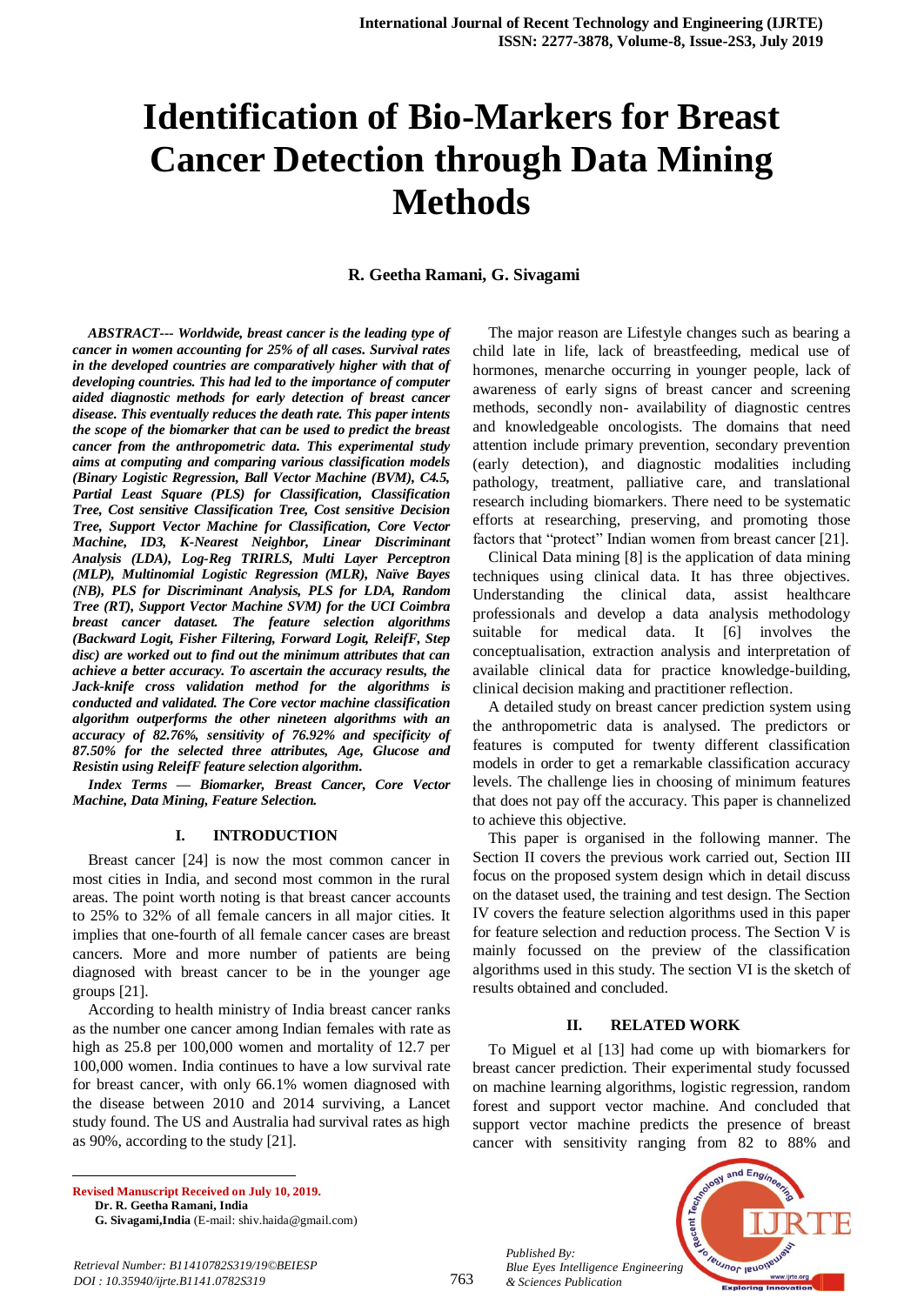## **IDENTIFICATION OF BIO-MARKERS FOR BREAST CANCER DETECTION THROUGH DATA MINING METHODS**

specificity ranging between 85% to 90%. Also they suggested the attributes Glucose, Age, Resistin and BMI as the effective biomarker for predicting the breast cancer.

Performance Evaluation of Machine Learning methods for Breast Cancer Prediction [18] authored by Yixuan Li and Zixuan Chen did an experimental study with the breast cancer Coimbra dataset and the Wisconsin breast cancer dataset. The analyzed with five different classification algorithms like Decision Tree, Random Forest, Support Vector Machine, Neural Network and Logistic Regression. They concluded that Random Forest as the primary classification model based on the evaluation parameters.

Shamona et al, [16] in their paper used the Wisconsin Prognostic Breast Cancer (WPBC) data. They tried various feature selection and classification algorithms to train the system. And concluded C4.5 and Random tree algorithms gives 100% accuracy .

Vikas et al, [17] in their prediction evolved the Naïve Bayes as an efficient classifier with an accuracy of 97.36% on the hold out sample method using 10 cross fold validation. They compared three algorithms namely Naïve Bayes, RBF network and J48 on the breast cancer Wisconsin dataset.

Ahmad et al, [2] in their paper used three classification techniques to predict the recurrence of the breast cancer and concluded SVM as the best classifier predictor than Artificial Neural Network and Decision tree. They used the ICBC dataset from the National Cancer Institute of Tehran .

Sardouk et al, [Classification of Breast Cancer Using Data Mining] aimed at finding a suitable classifier and concluded that RBF and MLP outperforms other classifiers.

This work attempts in classifying the unhealthy and the controlled individuals by the following proposed methodology.

# **III. PROPOSED SYSTEM DESIGN**

## *3.1 Dataset Description*

The dataset used in the experimental study is the Breast Cancer Coimbra dataset from the UCI Machine Learning Repository. The clinical predictors or the parameters are retrieved from the routine blood sample analysis. There are nine quantitative attributes that predict the presence or absence of breast cancer. The number of instances in this dataset is 116. The attribute description is described below in Table I.

| S No.          | <b>Attributes</b> | <b>Description</b>                 |
|----------------|-------------------|------------------------------------|
|                | Age               | The age of the individual in years |
| 2              | <b>BMI</b>        | Body Mass Index expressed in       |
|                |                   | kilogram per metre square          |
| 3              | Glucose           | Glucose measured in milligrams per |
|                |                   | decilitre                          |
| $\overline{4}$ | Insulin           | Insulin measured in microunit per  |
|                |                   | millilitre                         |
|                |                   | Homeostatic Model Assessment for   |
| $\overline{5}$ | <b>HOMA</b>       | assessing Beta cell function and   |
|                |                   | <b>Insuling Resistance</b>         |
| 6              | Leptin            | Figures out the fat tissue in the  |
|                |                   | body. Measured in nanogram per     |

**Table 1: Dataset description**

|        |             | millilitre                          |
|--------|-------------|-------------------------------------|
|        |             | Protein hormone in regulating the   |
| $\tau$ | Adiponectin | glucose levels. Measured in         |
|        |             | microgram per milliliter            |
| 8      | Resistin    | Indicator of bad cholesterol level. |
|        |             | Measured in nanogram per millilitre |
| 9      | $MCP-1$     | monocyte chemoattractant protein 1  |
|        |             | measured in picogram per decilitre  |

## *3.2 Proposed System Design*

The upcoming paragraph narrates the overview of the proposed system design of the research work depicted in Fig 1.



**Fig 1: Proposed System Design**

The breast cancer dataset is loaded in the machine learning software and ensured for its correctness. This is done in the data visualization phase. Then the classification models such as Binary Logistic Regression, KNN, C4.5, Random Tree, SVM, ID3, CVM, Multilayer Perceptron, Naïve Bayes, C-SVC, LDA etc. are executed with all nine attributes using the evaluator Jack-knife and 3-fold cross validation method. Several Model Evaluation techniques ensure how accurately a predictive model will perform in actual scenario with respect to real time data provided. Among nine features, a subset of best features that predicts the binary dependent variable is detected using the feature selection algorithms. With the selected features given by the each individual feature selection algorithm, all the classification algorithms are executed and the results are compared to find the best feature selection algorithm and the best classification model.

## *3.3 Data Visualization*

*Published By:*

*& Sciences Publication* 

The Breast Cancer COIMBRA dataset has 10 predictors, all quantitative and a binary dependant variable indicating the presence or absence of breast cancer. This dataset converted to attribute relation file format and loaded in the TANAGRA, a free data mining software tool. For ease, the binary dependent variable is converted to discrete. Value 1 is converted as "Healthy Controls" and value 2 is converted to "Patients". Since there are no missing values in the dataset, the data is loaded and checked for its successfulness. The below Table 2 gives the meta data information.

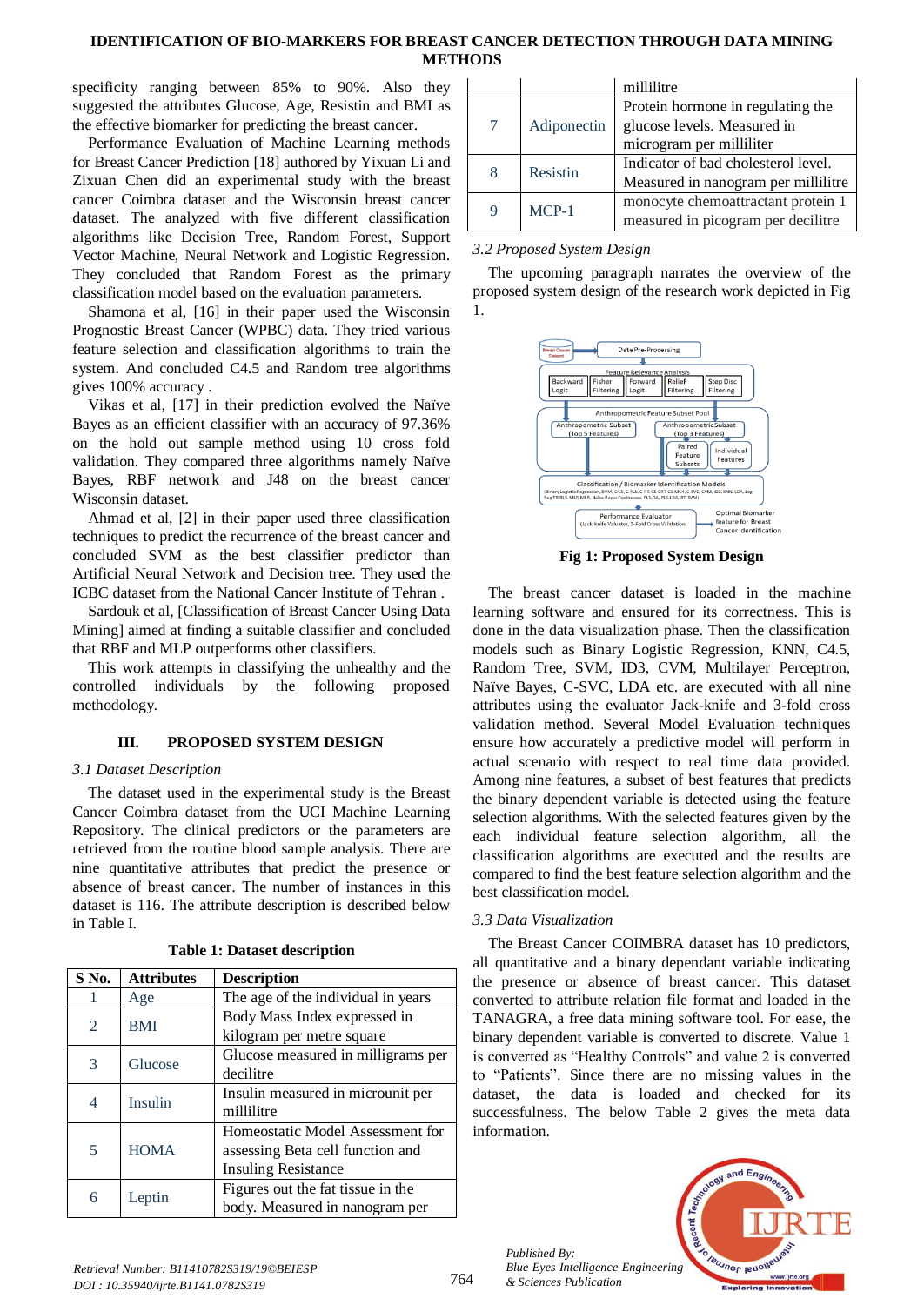| S.No | <b>Attribute</b> | Category           |
|------|------------------|--------------------|
|      | Age              | Continuous         |
| 2    | BMI              | Continuous         |
| 3    | Glucose          | Continuous         |
| 4    | Insulin          | Continuous         |
| 5    | <b>HOMA</b>      | Continuous         |
| 6    | Leptin           | Continuous         |
| 7    | Adiponectin      | Continuous         |
| 8    | Resistin         | Continuous         |
| 9    | $MCP-1$          | Continuous         |
| 10   | Classification   | Discrete(2 Values) |

#### **Table 2: Meta-data Information**

#### **IV. FEATURE SELECTION ALGORITHM**

Some of the core idea for performing feature selection is to reduce the training time. It is the best weapon against the Curse of Dimensionality and it is a powerful defense against over fitting, increasing generalizability. It [12] is also called variable selection or attributes selection. It is the automatic selection of attributes in data (such as columns in tabular data) that are most relevant to the predictive modeling problem.

In this paper, five feature selection algorithms are considered for feature relevance analysis. They are Backward and Forward Logit, Fisher Filtering, ReliefF filtering and Stepwise Discriminant Analysis. The ReliefF feature selection attributes / features produced a better classification accuracy and hence it is discussed here.

#### *ReliefF Filtering*

Relief calculates the features score for each features and then ranking applied to select the top scoring features. The scores are applied as feature weights. Relief feature scoring is based on the identification of feature value differences between nearest neighbour instances.

#### **V. CLASSIFICATION ALGORITHM**

Data analysis is performed in order to extract the models which best describes or predict the future trends. The classification model predicts the class labels that are categorical in nature. In this paper, twenty classification models are considered inappropriate to pick the right classifier. The Core Vector Machine produces a better accuracy results compared with other classifier models. Overview of this algorithms is given below.

Kernel methods [7], such as the support vector machine (SVM), are often formulated as quadratic programming (QP) problems. However, given m training patterns, a naive implementation of the QP solver takes O(m 3) training time and at least O(m2) space. Hence, scaling up these QPs is a major stumbling block in applying kernel methods on very large data sets, and a replacement of the naive method for finding the QP solutions is highly desirable. Recently, by using approximation algorithms for the minimum enclosing ball (MEB) problem, the core vector machine (CVM) algorithm that is much faster and can handle much larger data sets than existing SVM implementations. However, the CVM can only be used with certain kernel functions and kernel methods. The generalized CVM algorithm can now be used with any linear/nonlinear kernel and can also be

applied to kernel methods and the ranking SVM. Moreover, like the original CVM, its asymptotic time complexity is again linear in m and its space complexity is independent of m. Experiments show that the generalized CVM has comparable performance with state-of-the-art Support Vector Machine and Support Vector Regression implementations, but is faster and produces fewer support vectors on very large data sets.

#### **VI. EXPERIMENTAL RESULTS**

The study is carried out in a procedural fashion. The dataset is verified for its missing values. Since there are nil occurrence, the entire 116 data is considered for our study purpose. As mentioned in the Data Visualization process, the class label is converted into Discrete variables, either as "Healthy Controls" for the given class label value "1" or "Patients".

The experimental procedure is mainly aimed at establishing a predictor system for predicting the breast cancer disease. To commence, twenty diverged Classification models are selected with which the data can be analyzed. The statistical procedure for checking the effectiveness of the classification models is required and necessary. To ensure the performance of the classification model, a 3-fold cross validation and jack-knife re-sampling techniques are utilized to check for the bias estimation. The classification models accuracy values are computed for these two model evaluation techniques.

#### *Experiment 1: Classifier Model Analysis by considering All attributes*

As a first phase of the experiment, all the attributes ie. Age, BMI, Glucose, Insulin, HOMA, Leptin, Adiponectin, Resistin and MCP-1 for the prediction of breast cancer disease are considered. The values are tabulated in Table 3. In this the CVM and the Log-Reg TRIRLS classification models had provided an accuracy percentage of 76.72% using jack-knife validation technique.

#### **Table 3 Classification model accuracy % with all 9 attributes**

|                                      | Accuracy %                        |                                |  |  |
|--------------------------------------|-----------------------------------|--------------------------------|--|--|
| <b>Classification</b><br>Models      | 3 fold Cross<br><b>Validation</b> | Jack-knife<br>cross validation |  |  |
| <b>Binary Logistic</b><br>Regression | 75.44                             | 75.86                          |  |  |
| <b>BVM</b>                           | 72.81                             | 75                             |  |  |
| C4.5                                 | 65.79                             | 75.86                          |  |  |
| $C-PLS$                              | 71.05                             | 68.1                           |  |  |
| C-RT                                 | 64.04                             | 71.55                          |  |  |
| <b>CS-CRT</b>                        | 64.04                             | 71.55                          |  |  |
| $CS-MC4$                             | 67.54                             | 75.86                          |  |  |
| C-SVC                                | 68.42                             | 71.55                          |  |  |
| <b>CVM</b>                           | 73.68                             | 76.72                          |  |  |
| ID3                                  | 55.26                             | 55.17                          |  |  |
| <b>KNN</b>                           | 73.68                             | 70.69                          |  |  |
| LDA                                  | 73.68                             | 73.28                          |  |  |

*Published By: Blue Eyes Intelligence Engineering & Sciences Publication* 

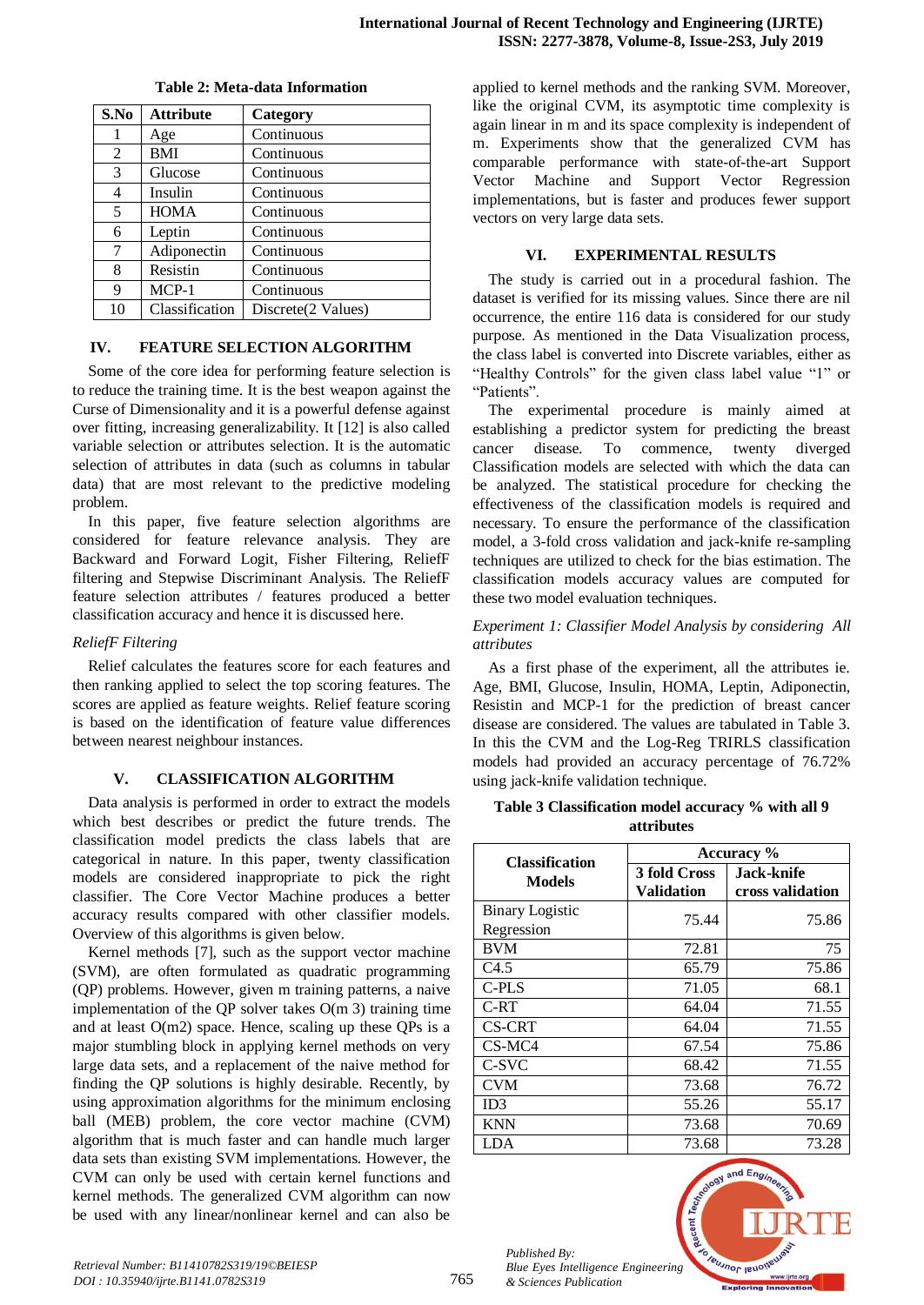## **IDENTIFICATION OF BIO-MARKERS FOR BREAST CANCER DETECTION THROUGH DATA MINING METHODS**

| Log-Reg TRIRLS       | 75.44 | 76.72 |
|----------------------|-------|-------|
| <b>MLP</b>           | 73.68 | 72.41 |
| <b>MLR</b>           | 75.44 | 75.86 |
| <b>NB</b> Continuous | 65.79 | 68.1  |
| PLS-DA               | 65.79 | 66.38 |
| PLS-LDA              | 65.79 | 66.38 |
| RT                   | 69.3  | 60.34 |
| <b>SVM</b>           | 57.02 | 64.66 |

Since the results produced are not pretty good, an analysis is tried, if any features out of the 9 is helping for this low accuracy prediction. So a feature analysis is performed to enable the prediction system with better predictors.

#### *Experiment 2: Feature Relevance Analysis*

Feature selection algorithms aims for finding the relevant features that can be used as a better predictor. Having irrelevant features can significantly decrease the accuracy of the classification model. Therefore selecting the subset of relevant features effectively increases the model accuracy. The feature selection algorithms used in this paper are Backward-Logit, Fisher Filtering, Forward-Logit, ReliefF filtering and stepwise discriminant analysis. The significant of the attributes selection are performed based on the univariate metric that helps in ranking of the attributes.

The backward logit regression model starts by considering all the attributes initially. The probability value (p-value) is calculated and greater the value, least significant the attribute. This is an iterative process until a threshold is reached. A reverse process is the forward approach where the model keeps on adding the significant attributes by considering the lowest residual sum of squares. The fisher filtering algorithm ranks the attributes according to the relevance calculated. The ReliefFfeature selection algorithm finds hit and miss instances using the Manhattan to find the relevant attributes. The Stepdisc algorithm is based on the lambda probability distribution. The subset of the attributes are framed still a stopping rule is achieved.

The feature selection algorithms ranks the features based on its significant values and are tabled in 4.

|      | Feature               |                                  |
|------|-----------------------|----------------------------------|
| S.No | Selection             | <b>Relevant Features</b>         |
|      | <b>Algorithm</b>      |                                  |
|      |                       | Glucose, BMI, Resistin,          |
| 1    | <b>Backward Logit</b> | Insulin, Age, MCP-1, Leptin,     |
|      |                       | HOMA. Adiponectin.               |
|      |                       | Glucose, HOMA, Insulin,          |
| 2    | Fisher Filtering      | Resistin, BMI, MCP-1, Age,       |
|      |                       | Adiponectin, Leptin              |
|      |                       | Glucose, BMI, Resistin,          |
| 3    | Forward Logit         | Leptin, Age, Insulin, HOMA,      |
|      |                       | MCP-1, Adiponectin.              |
|      |                       | Age, Glucose, Resistin, Insulin, |
| 4    | ReliefF               | HOMA, BMI, Adiponectin,          |
|      |                       | Leptin, MCP-1                    |
|      |                       | Glucose, BMI, Resistin, Age,     |
| 5    | Stepdisc              | Insulin, Adiponectin, HOMA,      |
|      |                       | MCP-1, Leptin                    |

**Table 4 Feature Relevance analysis** 

By analyzing the various feature selection algorithms, it can be concluded that Glucose plays a vital role in predicting the

Breast cancer disease. Also BMI, Insulin, Resistin and Age attributes plays an essential role in anticipating the class label. In the forthcoming experiments, if these feature relevance plays a substantial role.

#### *Experiment 3: Accuracy of Classification model based on based on the top 5 features*

A close observance of the feature relevance results gives us an impression that top five features are nearly redundant, explicitly showing its importance. And hence as an succeeding procedure, the top 5 features are selected and the accuracy is computed for the models.

Table 5 picture out the accuracy percentage results for the 3-fold cross validation method for the top 5 selected attributes and Table 6 for the jack-knife cross validation method for the same criteria.

| Accuracy % using 3 Fold cross validation<br>(Top 5 features selected) |                           |                                   |                   |                |                            |
|-----------------------------------------------------------------------|---------------------------|-----------------------------------|-------------------|----------------|----------------------------|
| <b>Algorithm</b>                                                      | <b>Backward-</b><br>Logit | <b>Fisher</b><br><b>Filtering</b> | Forward-<br>Logit | <b>ReliefF</b> | <b>Step</b><br><b>Disc</b> |
| <b>Binary Logistic</b><br>Regression                                  | 74.56                     | 74.56                             | 73.68             | 70.18          | 74.56                      |
| <b>BVM</b>                                                            | 73.68                     | 78.07                             | 71.05             | 77.19          | 73.68                      |
| C4.5                                                                  | 67.54                     | 68.42                             | 67.54             | 68.42          | 67.54                      |
| $C-PLS$                                                               | 67.54                     | 71.05                             | 66.67             | 62.28          | 67.54                      |
| $C-RT$                                                                | 66.67                     | 64.91                             | 66.67             | 60.53          | 66.67                      |
| CS-CRT                                                                | 66.67                     | 64.91                             | 66.67             | 60.53          | 66.67                      |
| $CS-MC4$                                                              | 67.54                     | 64.91                             | 67.54             | 71.05          | 67.54                      |
| C-SVC                                                                 | 70.18                     | 70.18                             | 71.05             | 67.54          | 70.18                      |
| <b>CVM</b>                                                            | 72.81                     | 78.07                             | 72.81             | 78.07          | 72.81                      |
| ID3                                                                   | 55.26                     | 55.26                             | 55.26             | 55.26          | 55.26                      |



*Published By:*

*& Sciences Publication*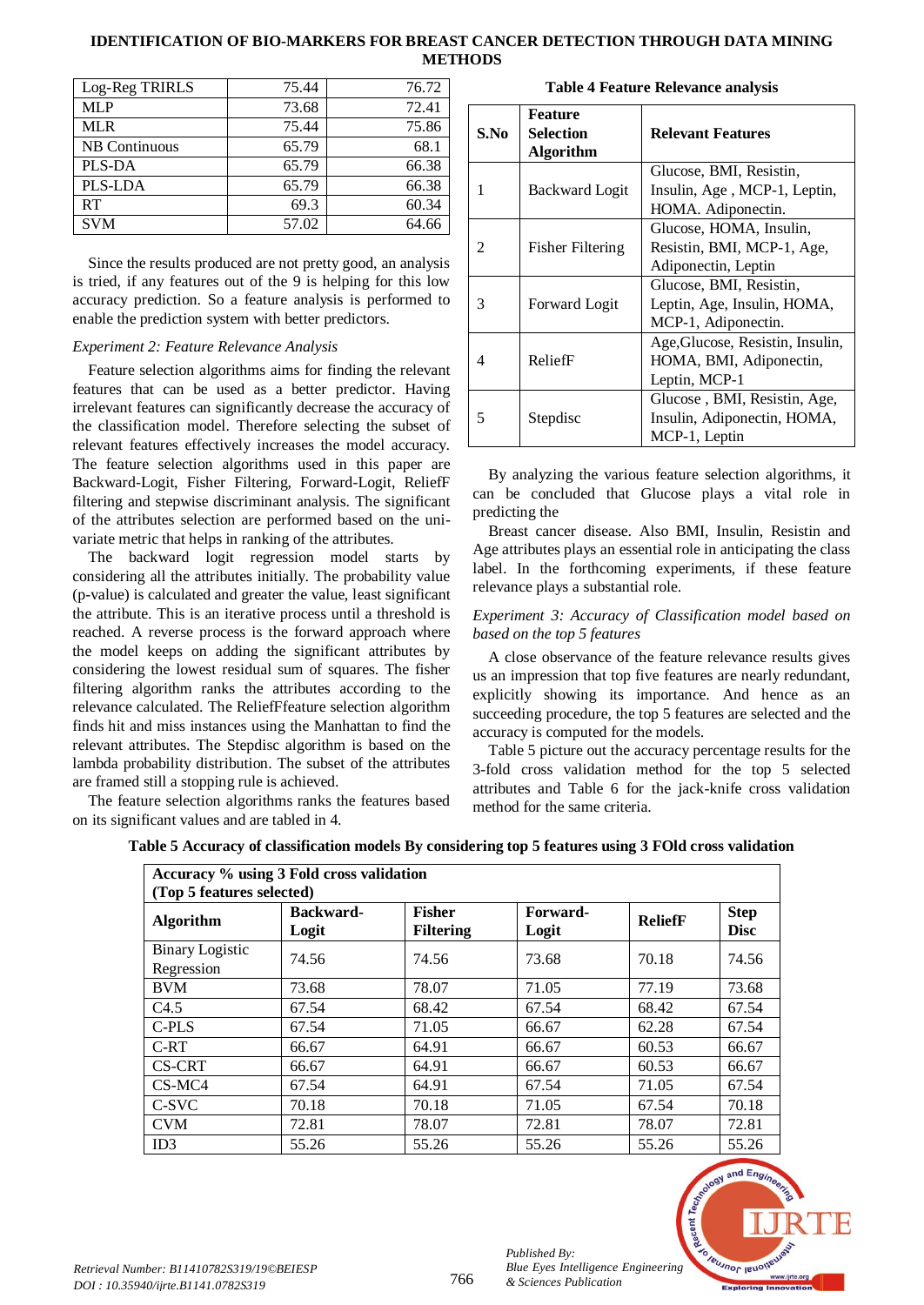#### **International Journal of Recent Technology and Engineering (IJRTE) ISSN: 2277-3878, Volume-8, Issue-2S3, July 2019**

| <b>KNN</b>     | 71.05 | 66.67 | 65.79 | 78.07 | 71.05 |
|----------------|-------|-------|-------|-------|-------|
| <b>LDA</b>     | 67.54 | 71.05 | 70.18 | 67.54 | 67.54 |
| Log-Reg TRIRLS | 74.56 | 74.56 | 73.68 | 71.93 | 74.56 |
| <b>MLP</b>     | 75.44 | 74.56 | 69.3  | 70.18 | 72.81 |
| <b>MLR</b>     | 74.56 | 74.56 | 73.68 | 70.18 | 74.56 |
| NB Continuous  | 64.91 | 66.67 | 67.54 | 63.16 | 64.91 |
| PLS-DA         | 66.67 | 70.18 | 70.18 | 70.18 | 66.67 |
| PLS-LDA        | 66.67 | 70.18 | 70.18 | 70.18 | 66.67 |
| <b>RT</b>      | 73.68 | 69.3  | 71.05 | 63.16 | 73.68 |
| <b>SVM</b>     | 60.53 | 59.65 | 54.39 | 59.65 | 60.53 |

The 3-fold cross validation technique produce an accuracy of 78.07% for the top 5 features using the fisher filtering and relief attributes.

| Table 6 Accuracy of classification models By considering top 5 features using jack-knife cross validation |  |  |  |  |
|-----------------------------------------------------------------------------------------------------------|--|--|--|--|
|-----------------------------------------------------------------------------------------------------------|--|--|--|--|

| Accuracy % using Jack-knife cross validation |                           |                                   |                   |                |                  |  |
|----------------------------------------------|---------------------------|-----------------------------------|-------------------|----------------|------------------|--|
| (Top 5 features selected)                    |                           |                                   |                   |                |                  |  |
| <b>Algorithm</b>                             | <b>Backward-</b><br>Logit | <b>Fisher</b><br><b>Filtering</b> | Forward-<br>Logit | <b>ReliefF</b> | <b>Step Disc</b> |  |
| <b>Binary Logistic</b><br>Regression         | 77.59                     | 73.28                             | 76.72             | 70.69          | 77.59            |  |
| <b>BVM</b>                                   | 79.31                     | 75                                | 77.59             | 81.9           | 79.31            |  |
| C4.5                                         | 77.59                     | 74.14                             | 76.72             | 73.28          | 77.59            |  |
| C-PLS                                        | 70.69                     | 72.41                             | 68.97             | 61.21          | 70.69            |  |
| C-RT                                         | 70.69                     | 67.24                             | 64.66             | 68.97          | 70.69            |  |
| <b>CS-CRT</b>                                | 70.69                     | 67.24                             | 64.66             | 68.97          | 70.69            |  |
| CS-MC4                                       | 77.59                     | 70.69                             | 76.72             | 76.72          | 77.59            |  |
| C-SVC                                        | 75                        | 72.41                             | 69.83             | 66.38          | 75               |  |
| <b>CVM</b>                                   | 80.17                     | 77.59                             | 77.59             | 81.9           | 80.17            |  |
| ID3                                          | 55.17                     | 55.17                             | 55.17             | 55.17          | 55.17            |  |
| <b>KNN</b>                                   | 75.86                     | 71.55                             | 74.14             | 76.72          | 75.86            |  |
| <b>LDA</b>                                   | 68.1                      | 73.28                             | 68.97             | 68.1           | 68.1             |  |
| Log-Reg TRIRLS                               | 77.59                     | 73.28                             | 77.62             | 69.83          | 77.59            |  |
| <b>MLP</b>                                   | 75.86                     | 76.72                             | 76.72             | 73.28          | 74.14            |  |
| <b>MLR</b>                                   | 77.59                     | 73.28                             | 76.72             | 70.69          | 77.59            |  |
| <b>NB</b> Continuous                         | 72.41                     | 70.69                             | 71.55             | 64.66          | 72.41            |  |
| PLS-DA                                       | 68.1                      | 67.24                             | 74.14             | 64.66          | 68.1             |  |
| PLS-LDA                                      | 68.1                      | 67.24                             | 74.14             | 64.66          | 68.1             |  |
| RT                                           | 75                        | 67.24                             | 73.28             | 68.1           | 75               |  |
| <b>SVM</b>                                   | 68.1                      | 72.41                             | 65.52             | 57.76          | 68.1             |  |

From the Table 6, it can be observed that the classification model Core Vector machine had raised the accuracy percentage to 81.9%. This gives a significant raise in the result by considering the features Age, Glucose, Resistin, Insulin and HOMA (ReliefF Feature selection algorithm top 5 features).

Still an exhaustive search is done to find out if still more accuracy can be increased.

#### *Experiment 4: Accuracy of Classification model based on based on the top 3 features*

From the previous findings, it is inferred that feature relevance shows its profoundness. So, the next focus is to reduce the attribute subset size to half. The feature selection algorithms Backward Logit, Forward Logit and Step Disc all project out the same subset i.e. Glucose, BMI and Resistin attributes. The classification accuracy is worked out for the three feature selection algorithms

Backward Logit, Fisher Filtering and ReliefF for the two model evaluation techniques. The results are tabulated in Table 7 and Table 8.

#### **Table 7 Accuracy of classification models By considering top 3 features using 3-Fold cross validation**

| Accuracy % using 3 Fold cross validation<br>(Top 3 features selected)                         |       |       |       |  |  |  |
|-----------------------------------------------------------------------------------------------|-------|-------|-------|--|--|--|
| <b>Fisher</b><br><b>ReliefF</b><br><b>Algorithm</b><br>Backward-<br><b>Filtering</b><br>Logit |       |       |       |  |  |  |
| <b>Binary Logistic</b><br>Regression                                                          | 73.68 | 67.54 | 70.18 |  |  |  |
| <b>BVM</b>                                                                                    | 77.19 | 68.42 | 78.95 |  |  |  |

 $ndF$ 

*Published By: Blue Eyes Intelligence Engineering & Sciences Publication* 

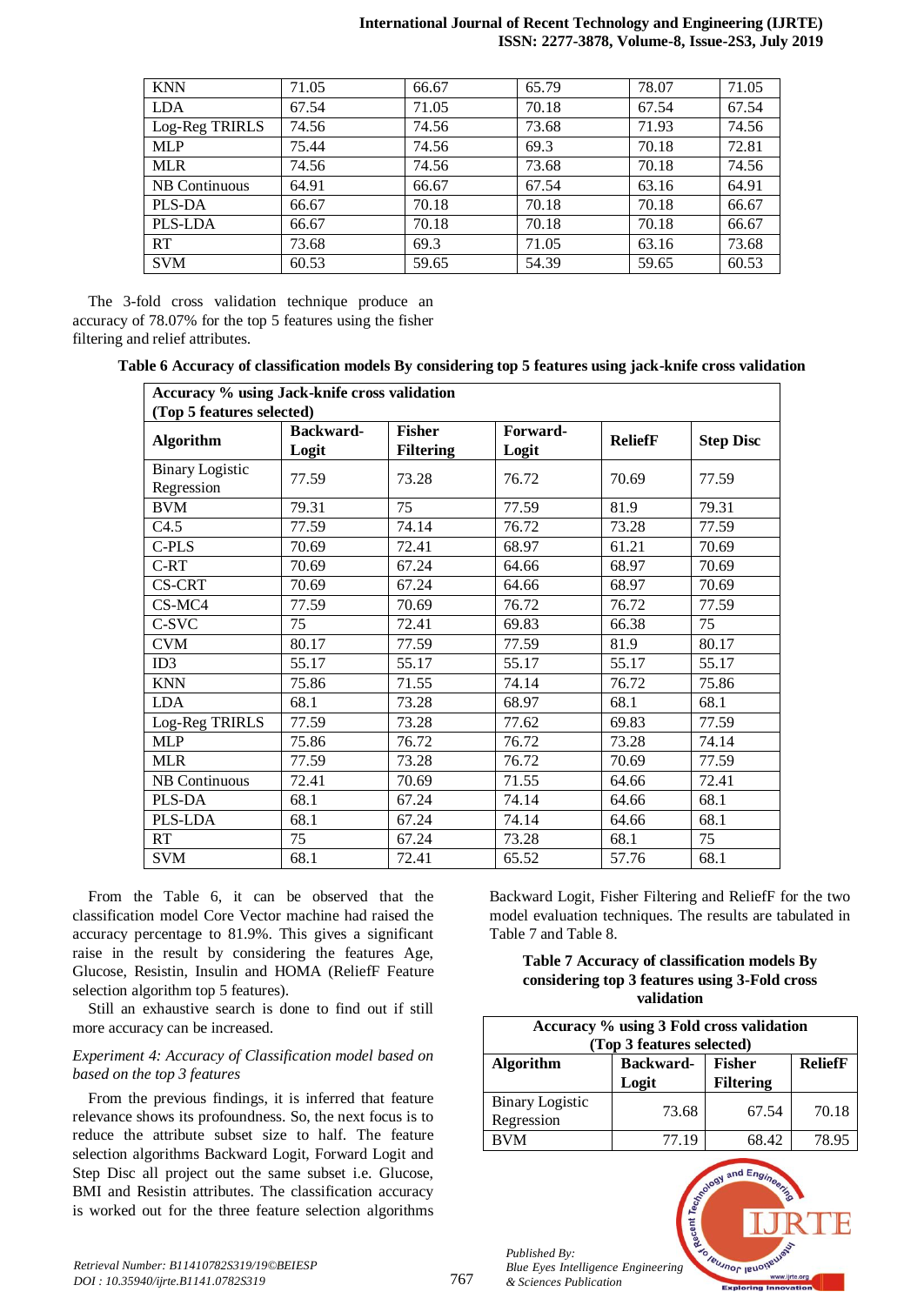#### **IDENTIFICATION OF BIO-MARKERS FOR BREAST CANCER DETECTION THROUGH DATA MINING METHODS**

| C4.5                 | 72.81 | 67.54 | 66.67 |
|----------------------|-------|-------|-------|
| C-PLS                | 66.67 | 65.79 | 60.53 |
| $C-RT$               | 68.42 | 64.91 | 66.67 |
| CS-CRT               | 68.42 | 64.91 | 66.67 |
| $CS-MC4$             | 64.91 | 67.54 | 71.05 |
| C-SVC                | 65.79 | 65.79 | 66.67 |
| <b>CVM</b>           | 78.95 | 71.05 | 78.07 |
| ID3                  | 55.26 | 55.26 | 55.26 |
| <b>KNN</b>           | 70.18 | 71.05 | 75.44 |
| <b>LDA</b>           | 71.93 | 69.3  | 65.79 |
| Log-Reg TRIRLS       | 73.68 | 68.42 | 70.18 |
| <b>MLP</b>           | 77.19 | 70.18 | 70.18 |
| <b>MLR</b>           | 73.68 | 67.54 | 70.18 |
| <b>NB Continuous</b> | 72.81 | 66.67 | 68.42 |
| PLS-DA               | 72.81 | 65.79 | 67.54 |
| <b>PLS-LDA</b>       | 72.81 | 65.79 | 67.54 |
| RT                   | 69.3  | 63.16 | 65.79 |
| <b>SVM</b>           | 52.63 | 60.53 | 56.14 |

The Core Vector Machine (CVM) classification model classifies with an accuracy of 78.95%, which is the highest for the 3-fold cross validation technique.

#### **Table 8 Accuracy of classification models By considering top 3 features using jack-knife cross validation**

| Accuracy % using Jack-knife cross validation |                 |                  |                |  |  |
|----------------------------------------------|-----------------|------------------|----------------|--|--|
| (Top 3 features selected)                    |                 |                  |                |  |  |
| <b>Algorithm</b>                             | <b>Backward</b> | <b>Fisher</b>    | <b>ReliefF</b> |  |  |
|                                              | -Logit          | <b>Filtering</b> |                |  |  |
| Binary                                       |                 |                  |                |  |  |
| Logistic                                     | 72.41           | 68.97            | 71.55          |  |  |
| Regression                                   |                 |                  |                |  |  |
| <b>BVM</b>                                   | 77.59           | 67.24            | 81.03          |  |  |
| C4.5                                         | 74.14           | 59.48            | 76.72          |  |  |
| C-PLS                                        | 71.55           | 62.93            | 64.66          |  |  |
| C-RT                                         | 66.38           | 71.55            | 62.07          |  |  |
| <b>CS-CRT</b>                                | 66.38           | 71.55            | 62.07          |  |  |
| CS-MC4                                       | 72.41           | 59.48            | 77.59          |  |  |
| C-SVC                                        | 72.41           | 66.38            | 66.38          |  |  |
| <b>CVM</b>                                   | 79.31           | 70.69            | 82.76          |  |  |
| ID3                                          | 55.17           | 55.17            | 55.17          |  |  |
| <b>KNN</b>                                   | 71.55           | 63.79            | 75             |  |  |
| <b>LDA</b>                                   | 72.41           | 68.1             | 67.24          |  |  |
| Log-Reg                                      | 72.41           | 68.97            | 71.55          |  |  |
| <b>TRIRLS</b>                                |                 |                  |                |  |  |
| <b>MLP</b>                                   | 71.55           | 65.52            | 76.72          |  |  |
| <b>MLR</b>                                   | 72.41           | 68.97            | 71.55          |  |  |
| NB                                           | 73.28           | 67.24            | 70.69          |  |  |
| Continuous                                   |                 |                  |                |  |  |
| PLS-DA                                       | 75              | 66.38            | 71.55          |  |  |
| PLS-LDA                                      | 75              | 66.38            | 71.55          |  |  |
| <b>RT</b>                                    | 71.55           | 55.17            | 71.55          |  |  |
| <b>SVM</b>                                   | 66.38           | 54.31            | 68.1           |  |  |

An accuracy difference of 0.86 is achieved from the ReliefF attributes for the classification model Core Vector Machine using Jack-knife validation technique. Careful findings of the results deduce that Glucose and

Resistin helps in achieving a greater accuracy when combined with Age attribute. Age, Glucose and Resistin act as a good predictors for predicting the breast cancer dataset with an accuracy of 82.76% using jack-knife validation technique.

The graphical representation is given for the top five classification model accuracy using the model evaluation technique jack-knife cross validation in Fig 2.



**Fig 2: Bar chart representation of accuracy percentage for five algorithms using top 3 features**

Still an through analysis for all permutations of the three attributes can be done for an accuracy rise. This is carried out as the last phase of the experiments.

## *Experiment 5: Accuracy of Classification model based on paired and individual top 3 features for the best 5 selected classification models*

The best five algorithms that give a higher accuracy are chosen for each evaluation techniques and the permutations of attributes are considered.

The backward logit algorithm attributes are Glucose, BMI and Resistin. The classification model accuracy are computed by considering the paired combination and individual attribute. The accuracy of 75.44% is obtained through CVM for the 3-fold Cross validation technique using the Glucose and Resistin attribute combination.

And for the Fisher Filtering feature selction algorithm, the attributes selected are Glucose, HOMA and Insulin. 3 fold technique for the Glucose and Insulin combination yielded an highest accuracy results of 71.93% among all feature combination.

Similarly the ReliefF features out Age, Glucose and Resistin. The CVM accuracy is 75.86% resulted for {Age, Glucose} combination and also the model CS-MC4 resulted with the same accuracy for {Age, Resistin} attribute combination and both uses jack-knife validation.

Similarly individual feature classification accuracy results is carried out for the top 3 features selected by the five feature selection algorithm. Glucose, BMI, HOMA, Insulin, Age and Resistin are the selected attributes. All these single attributes are computed for the best five classification models and the results are checked for better accuracy. The accuracy percentage resulted in the range of 46.49% to 72.41%. These results helps in

*Published By: Blue Eyes Intelligence Engineering & Sciences Publication*